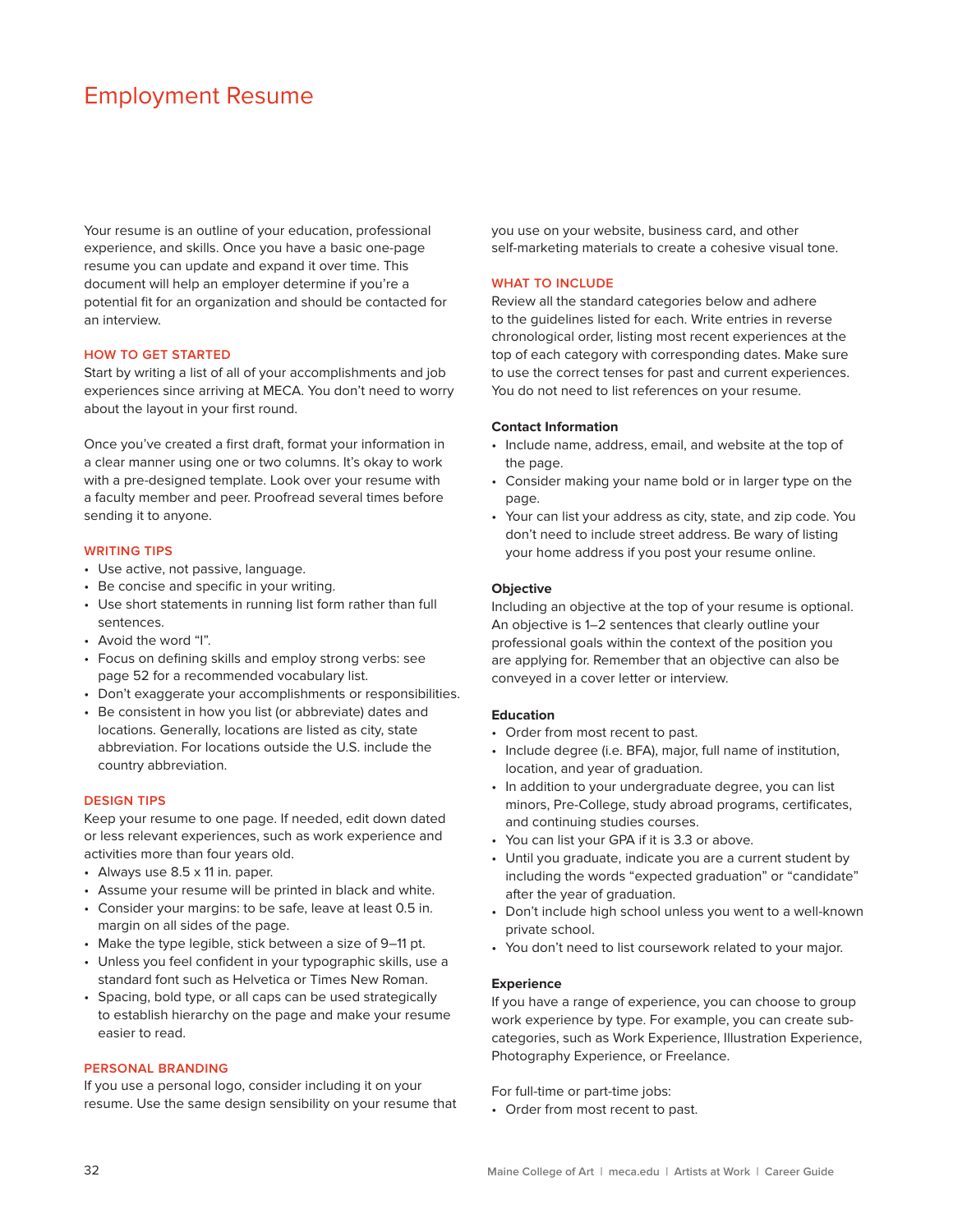Sometimes the term CV and resume are used interchangeably. **Employment Resume** Generally, a Curriculum Vitae, or CV, is a long-format resume that's often used to apply to jobs in academic settings. At this stage in your career, it's unlikely you will need to create a CV.

- Include dates of employment, name of company or organization, job title, and location.
- Write a short description of responsibilities in running list format that indicate your role and skills.
- When applicable, such as working for creative agency, list 2–3 clients you created work for.

For freelance or individual commissions:

You can choose to list individual projects or group freelance work into one entry called Freelance.

- Order from most recent to past.
- If listing all your freelance work as one entry, include a short description of your range of work followed by a select list of 2–5 clients or specific projects using the language: Select Clients or Select Projects.
- If listing each freelance project individually, follow the same format as other job experiences. Include client name, location, project title, and project dates. Follow with a short description of the project(s) and client. If you have created multiple projects for one client, list them together in one entry.

# **Exhibitions**

Diferentiate Solo Exhibitions, Two-Person Exhibitions, and Group Exhibitions.

- Order from most recent to past.
- Include exhibition title (in italics), gallery or exhibition venue, location, year.
- For Two-Person Exhibitions, you can include the second artist at the end of the entry if it is not stated in the exhibition title, for example: with Jane Smith.
- For Group Exhibitions, you can choose to list curator(s) or juror(s) at the end of the entry, for example: curated by Jane Smith.

# **Honors and Awards**

- Order from most recent to past.
- Include academic, professional or community-based awards, scholarships, grants, and honors.

# **Published Work**

Most students do not have published work. You can list small edition zines or artist books under the sub-category Self-Published.

- Order from most recent to past.
- Include publication title, date, publisher, and if applicable, pages or URL. Refer to The Chicago Manual of Style for guidelines on properly citing published works.

#### **Activities**

- Order from most recent to past.
- Include clubs or organizations you belong to on or off-campus.
- Include community service or volunteer positions. If needed, include a short description of the organization and/or your contribution.

#### **Skills**

It's not necessary to list basic skills that are expected within your discipline and apparent in your portfolio. Instead include skills that are less common within your field or that show a level of specialization or technical expertise.

When listing software include the company name and version, such as Adobe Photoshop CC. Only list skills that you would like to be hired to use in a commercial setting. You can also list proficiency in a foreign language.

### **Other categories (add all that are relevant):**

- Conferences or Workshops
- Collections (Public, Corporate, Private)
- Exhibition Reviews
- Productions or Projects (original works such as Game Projects, Filmography, etc.)
- Lectures or Artist Talks
- Curatorial Projects
- Collaborative Works
- Professional Organizations or Affiliations

### **HOW TO TAILOR YOUR RESUME**

It's a good idea to tailor your resume for diferent opportunities. This may mean that you change the order of categories for a given audience — however, as a student or recent grad, it's common practice to list education first. You can also edit entries or use specific language to respond to job qualifications.

# **SAVING AND SENDING YOUR RESUME**

Save and send your resume as a PDF document. Include your name in the file name so it is easily identified. Do not send documents that require an application to open, like Microsoft Word, Google Doc, Text Edit, or Pages.

For example: FirstInitialLastName\_Resume.pdf JSmith\_Resume.pdf FirstNameLastName\_Resume.pdf JaneSmith\_Resume.pdf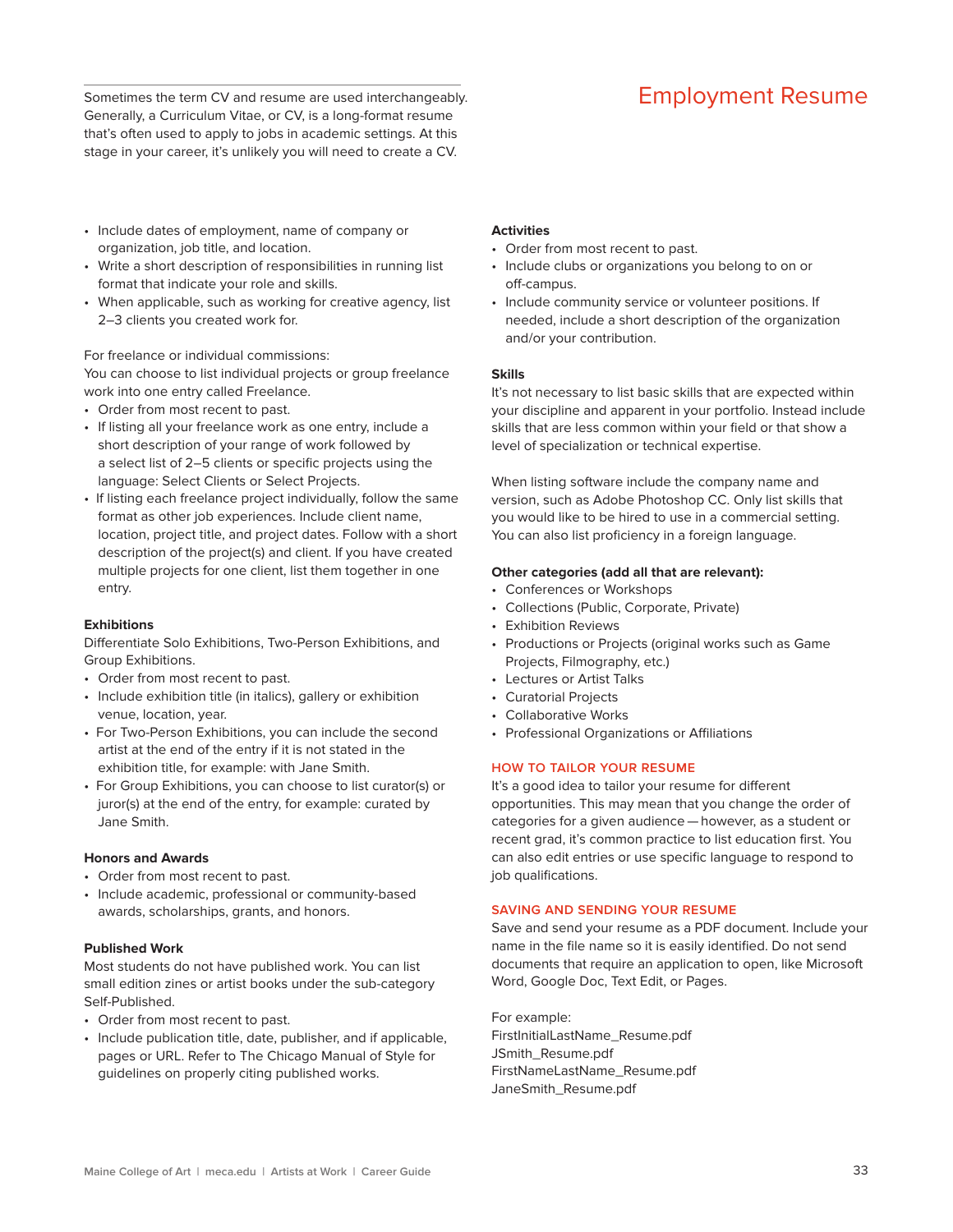

# **JONATHAN NOVAK**

**Portiand, Manie**<br>207.000.000 Portland, Maine jonathan.r.novak@gmail.com cargocollective.com/jnovakportfolio

2012–present

2012 2006–2010

# **Contact Info**

Clearly listed at top of resume. Includes name, location, phone number, email, and website.

**EDUCATION**

**Overall Design**

Ample white space. 1-column used with relevant dates at left.

# **Categories**

Clear, bold headings for each category. Education xperience.

| Maine College of Art, Portland Maine - Bachelor of Fil is listed first, followed by |
|-------------------------------------------------------------------------------------|
| experience.                                                                         |
| Central Maine Community College, Auburn, Maine - $\int_{0}^{1}$                     |
| Southern Maine Community College, South Portland, Maine - Associate of Arts         |

|                                                      |            | <b>EXPERIENCE</b>                                                                                                                                              |                                                        |  |
|------------------------------------------------------|------------|----------------------------------------------------------------------------------------------------------------------------------------------------------------|--------------------------------------------------------|--|
| <b>Client Experience</b>                             | 2014       | Puelle Design, Yarmouth, Maine                                                                                                                                 |                                                        |  |
| For agency-based work                                |            | Design Intern - Work included identity design, brand strategy, print design,<br>information design and environmenental design. Clients included Sugarloaf USA, |                                                        |  |
| experience, 2-3 select<br>clients are listed to give |            |                                                                                                                                                                |                                                        |  |
| a sense of industry and                              |            | Sunday River and Maine Coast Heritage Trust.                                                                                                                   |                                                        |  |
| capabilities.                                        |            |                                                                                                                                                                |                                                        |  |
|                                                      | 2013       | The VIA Agency, Portland, Maine                                                                                                                                |                                                        |  |
|                                                      |            | Creative Intern - Worked collaboratively to create an advertising campaign across                                                                              |                                                        |  |
|                                                      |            | multiple platforms including print, web/digital, insta                                                                                                         | <b>Freelance</b><br>Freelance work is                  |  |
|                                                      |            |                                                                                                                                                                | grouped into one entry                                 |  |
| 2012-present                                         |            | Freelance Design                                                                                                                                               | which lists general types                              |  |
|                                                      |            | Clients include Maine College of Art, Alice Design Con                                                                                                         | of commissions within                                  |  |
| <b>Exhibitions</b>                                   |            | Carol A. Wilson Architect.                                                                                                                                     | discipline and 2-3 clients.                            |  |
| Take advantage of                                    |            | Work encompasses print and web desgin.                                                                                                                         |                                                        |  |
| opportunities to exhibit                             |            |                                                                                                                                                                |                                                        |  |
| your work at MECA.<br>Clearly distinguish Solo       |            | <b>EXHIBITIONS</b>                                                                                                                                             |                                                        |  |
| Exhibitions, Two-Person,                             | 2013, 2014 | Merit Show - Maine College of Art, Portland, Maine<br>Holiday Sale - Graphic Design Pop-Up Shop, Zand Head Gallery, MECA                                       |                                                        |  |
| and Group Exhibitions.                               | 2013       |                                                                                                                                                                |                                                        |  |
|                                                      |            | <b>AWARDS / SCHOLARSHIPS</b>                                                                                                                                   |                                                        |  |
|                                                      | 2013-2015  | Art Honors Scholar, MECA                                                                                                                                       |                                                        |  |
|                                                      | 2013-2015  | The Bob Crewe Foundation Scholarship, MECA                                                                                                                     |                                                        |  |
|                                                      | 2013-2015  | WCSH-TV, Arthur G. Hahn Endowed Scholarship, MEC Skills                                                                                                        |                                                        |  |
|                                                      | 2012-2015  | Presidential Transfer Scholarship, MECA                                                                                                                        | Skills are categorized                                 |  |
|                                                      |            |                                                                                                                                                                | by type. For example, all<br>software is listed on one |  |
|                                                      |            | <b>SKILLS</b>                                                                                                                                                  | line and fabrication skills                            |  |
|                                                      |            | Software – Adobe Creative Suite, Content Manageme                                                                                                              | are also grouped for a                                 |  |
|                                                      |            | Digital Photography, Videography                                                                                                                               | quick read. Only list skills                           |  |
|                                                      |            | Printmaking - Screenprinting, Letterpress                                                                                                                      | you want to be hired for.                              |  |
|                                                      |            | Fabrication - Woodworking/Carpentry, Welding/Metalwork, Electrical Systems                                                                                     |                                                        |  |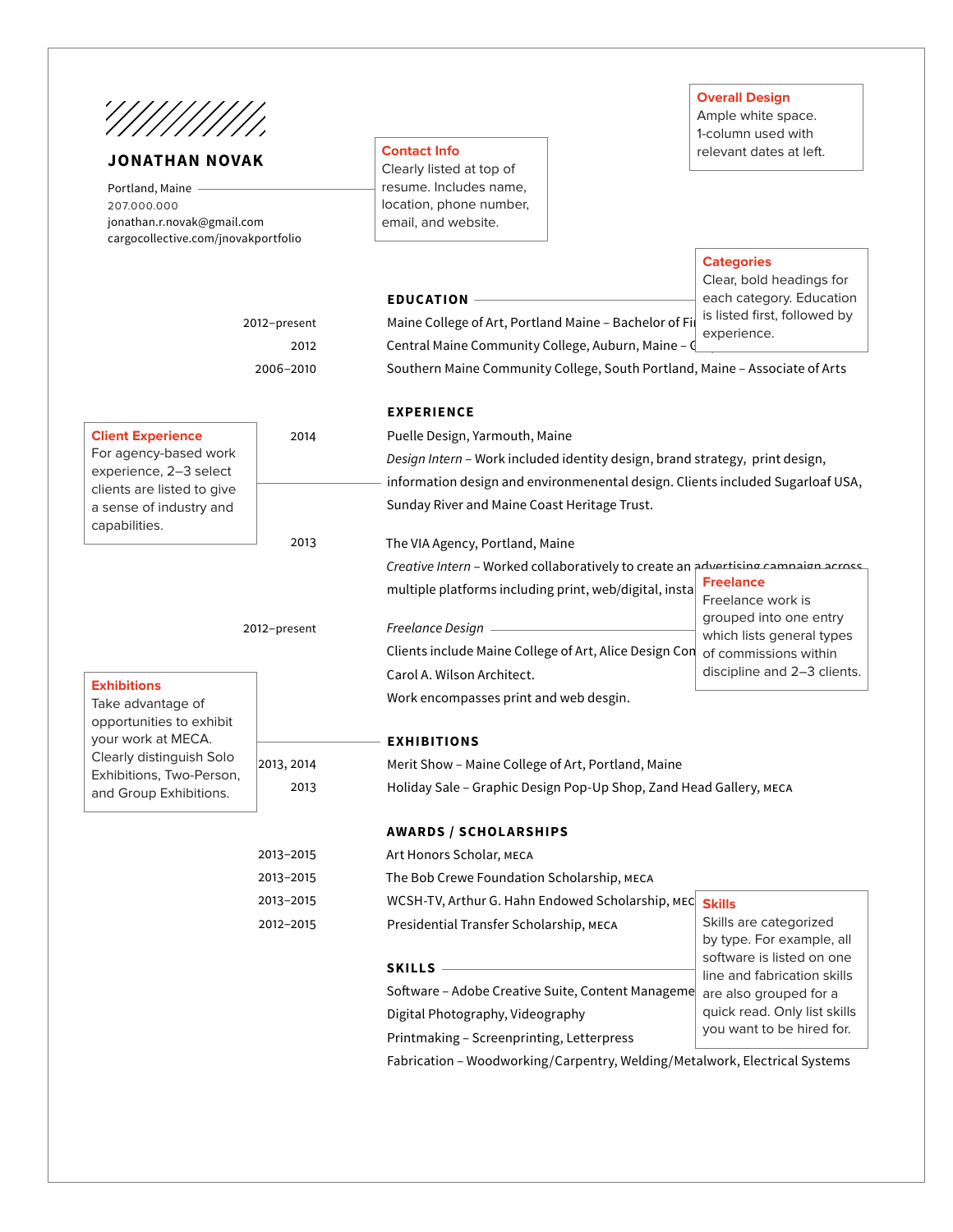!///////////

# **JONATHAN NOVAK**

r ortuario, marrie<br>207.000.000 Portland, Maine jonathan.r.novak@gmail.com cargocollective.com/jnovakportfolio **RESUME SAMPLE Senior Year Student**

BFA, Graphic Design

|              | <b>EDUCATION</b>                                                                  |
|--------------|-----------------------------------------------------------------------------------|
| 2012-present | Maine College of Art, Portland Maine – Bachelor of Fine Arts, Graphic Design      |
| 2012         | Central Maine Community College, Auburn, Maine - Graphic Communications           |
| 2006-2010    | Southern Maine Community College, South Portland, Maine - Associate of Arts       |
|              | <b>EXPERIENCE</b>                                                                 |
| 2014         | Puelle Design, Yarmouth, Maine                                                    |
|              | Design Intern - Work included identity design, brand strategy, print design,      |
|              | information design and environmenental design. Clients included Sugarloaf USA,    |
|              | Sunday River and Maine Coast Heritage Trust.                                      |
| 2013         | The VIA Agency, Portland, Maine                                                   |
|              | Creative Intern - Worked collaboratively to create an advertising campaign across |
|              | multiple platforms including print, web/digital, installation and interactive.    |
| 2012-present | Freelance Design                                                                  |
|              | Clients include Maine College of Art, Alice Design Communication and              |
|              | Carol A. Wilson Architect.                                                        |
|              | Work encompasses print and web desgin.                                            |
|              | <b>EXHIBITIONS</b>                                                                |
| 2013, 2014   | Merit Show - Maine College of Art, Portland, Maine                                |
| 2013         | Holiday Sale – Graphic Design Pop-Up Shop, Zand Head Gallery, мєса                |
|              | <b>AWARDS / SCHOLARSHIPS</b>                                                      |
| 2013-2015    | Art Honors Scholar, MECA                                                          |
| 2013-2015    | The Bob Crewe Foundation Scholarship, MECA                                        |
| 2013-2015    | WCSH-TV, Arthur G. Hahn Endowed Scholarship, MECA                                 |
| 2012-2015    | Presidential Transfer Scholarship, MECA                                           |
|              | <b>SKILLS</b>                                                                     |
|              | Software - Adobe Creative Suite, Content Management Systems                       |
|              | Digital Photography, Videography                                                  |
|              | Printmaking - Screenprinting, Letterpress                                         |
|              | Fabrication - Woodworking/Carpentry, Welding/Metalwork, Electrical Systems        |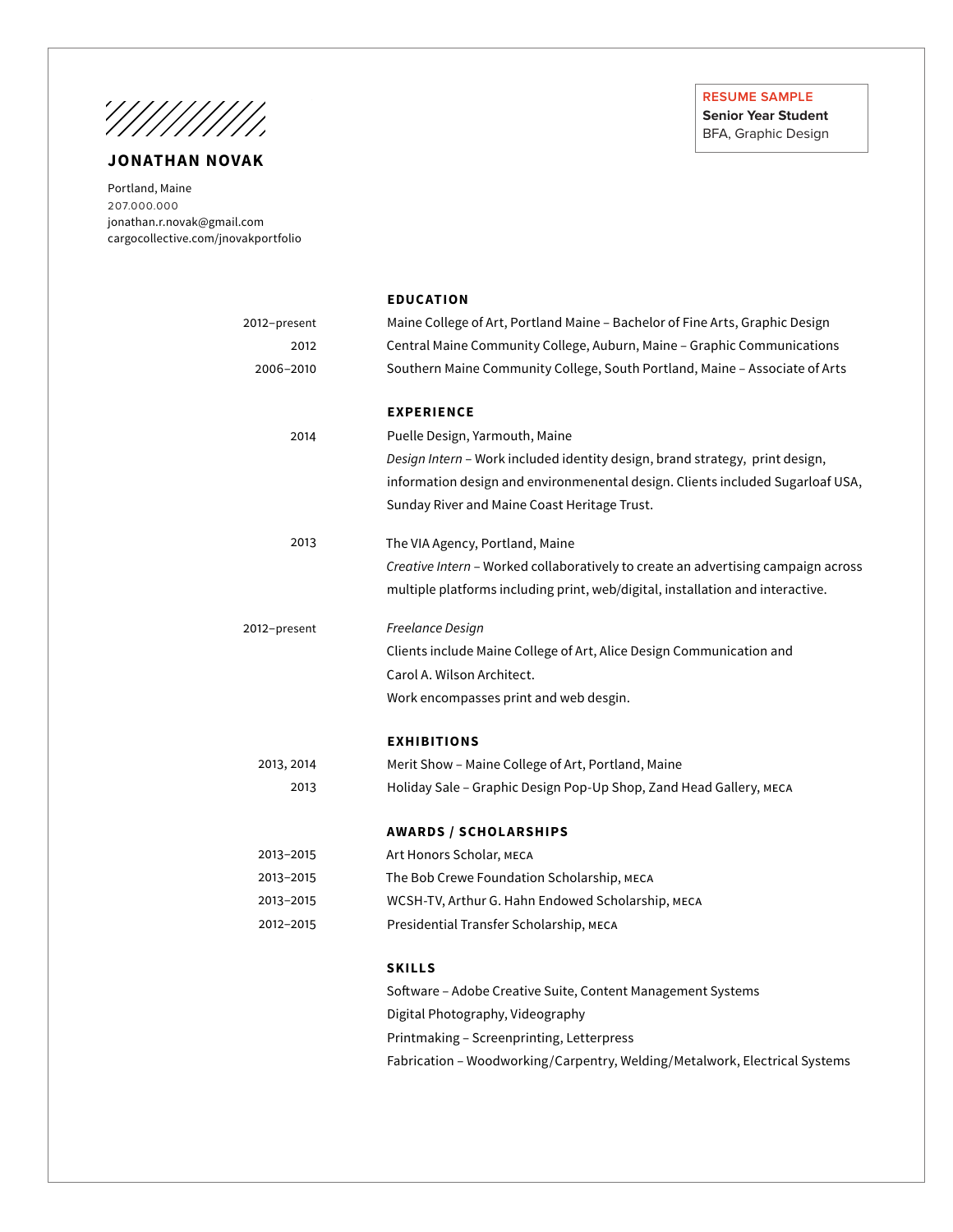| (603) 540-2581<br>quinnspence.com<br>@quinleysquare                                                  | <b>QUINN SPENCE</b><br>qspencegames@gmail.com                                                                                                                                                                       |                                                                                           | <b>Contact Info</b><br>Clearly listed at top of<br>page. Name stands out<br>in bold, large, all caps<br>letters. |                                                                |                        | <b>Overall Design</b><br>2-column grid handles a<br>lot of information while<br>large all caps headings<br>maintain sense of clarity. |
|------------------------------------------------------------------------------------------------------|---------------------------------------------------------------------------------------------------------------------------------------------------------------------------------------------------------------------|-------------------------------------------------------------------------------------------|------------------------------------------------------------------------------------------------------------------|----------------------------------------------------------------|------------------------|---------------------------------------------------------------------------------------------------------------------------------------|
|                                                                                                      |                                                                                                                                                                                                                     | <b>Date Format</b><br>All entries are listed                                              |                                                                                                                  |                                                                |                        | <b>Education</b>                                                                                                                      |
| <b>EXPERIENCE</b>                                                                                    |                                                                                                                                                                                                                     | from most recent to past                                                                  |                                                                                                                  | <b>EDUCATION</b>                                               |                        | Expected graduation date<br>is clearly listed.                                                                                        |
| Aug 2014 -<br>Present -                                                                              | Resident Assistant.<br>Responsibilities inclu<br>and implementing pr<br>students.                                                                                                                                   | with the appropriate<br>tense. Dates are<br>consistenly noted. For<br>work experience and | МE<br>anning<br>rce for                                                                                          | 2013 - 2017                                                    | BFA, NewL.             | Maine College of Art, Portland, ME<br>Expected Graduation: May 2017                                                                   |
| Feb 2017 -                                                                                           | Volunteer, IGDA, Sar<br>Advocated for the Int                                                                                                                                                                       | workshops it is useful to<br>include month(s) and year.                                   |                                                                                                                  | <b>HONORS</b>                                                  |                        |                                                                                                                                       |
| Mar 2017                                                                                             | Developers Conference. Assisted in the operation of the<br>LGBT+ Special Interest Group roundtable.                                                                                                                 |                                                                                           | Association and their partner #Resistram at the zon/ Game                                                        | 2013 - 2017                                                    |                        | Presidential Scholarship,<br>Maine College of Art                                                                                     |
| May 2016 -<br>Aug 2016                                                                               | AM Sweeper, Canobie Lake Park, Salem, NH<br>Maintained park cleanliness and assisted guests.                                                                                                                        |                                                                                           | 2016                                                                                                             | Outstanding Contribution to Diversity,<br>Maine College of Art |                        |                                                                                                                                       |
| Jan 2015 -                                                                                           | Intern, Chickadee Games, Portland, ME                                                                                                                                                                               |                                                                                           |                                                                                                                  | 2015                                                           |                        | Outstanding Student Leader,<br>Maine College of Art                                                                                   |
| May 2015                                                                                             | Created pixel based in-game assets for Hamster Clock<br>Super Show, animated segments of a trailer in Flash, and<br>play-tested on variou<br><b>Notable Projects</b><br>coded in Stencyl.<br>Space is allocated for |                                                                                           | and                                                                                                              | 2012                                                           | Analogou<br>NH High \$ | <b>Honors &amp; Activities</b><br>Scholarships, volunteer<br>work, or involvement in                                                  |
|                                                                                                      |                                                                                                                                                                                                                     | a few complex projects                                                                    |                                                                                                                  | <b>ACTIVITIES</b>                                              |                        | MECA student groups can                                                                                                               |
| 2017                                                                                                 | <b>GAME PROJECTS</b><br>Dual Reality Duel (P                                                                                                                                                                        | within the industry. Role<br>and short 1-sentence<br>summary of each project              |                                                                                                                  | 2014 - 2017                                                    | Leader, Bo<br>Maine Co | make a strong impression<br>and round out academics<br>and work experience.                                                           |
|                                                                                                      | Role: Team Member<br>Compete against an<br>race to get to work. When one reality interacts with and                                                                                                                 | is noted.                                                                                 | lyou                                                                                                             | 2014 - 2017                                                    |                        | Co-leader, Gender & Sexuality Diversity Club<br>Maine College of Art                                                                  |
| object, it ripples through the waves of time and space and<br>removes it from the alternate reality. |                                                                                                                                                                                                                     |                                                                                           |                                                                                                                  | 2013 - 2017                                                    |                        | Member, Running Club<br>Maine College of Art                                                                                          |
| 2015                                                                                                 | The Garden of Verging Paths (PC)<br>Role: Individual Student Project                                                                                                                                                |                                                                                           |                                                                                                                  |                                                                |                        | <b>Workshops</b>                                                                                                                      |
|                                                                                                      | A text-based adventure game built using Inform7 that                                                                                                                                                                |                                                                                           | follows a non-linear narrative inspired by a series of dreams.                                                   | WORKSHOPS                                                      |                        | You can list Visiting Artist<br>workshops that you                                                                                    |
| 2015                                                                                                 | Hamster Clock Super Show (Mobile)<br>Role: Intern at Chickadee Games<br>A mobile game wher                                                                                                                          | <b>Vocabulary</b>                                                                         | he                                                                                                               | 2015                                                           | "Trans 101,            | participate in at MECA.<br>presenter, Maine College of Art, Portland,<br>ME, Aug 25, Nov 10.                                          |
| competes on a game<br>complete challenges                                                            |                                                                                                                                                                                                                     | Take note of strong,<br>clear vocabulary, such                                            |                                                                                                                  | <b>CURATORIAL PROJECTS</b>                                     |                        |                                                                                                                                       |
|                                                                                                      | SOFTWARE EXPERIENCE                                                                                                                                                                                                 | as advocate, assisted,<br>created, responsibilities<br>include, and maintained.           |                                                                                                                  | 2016                                                           | Queer Art Show,        | Maine College of Art                                                                                                                  |
| Autodesk                                                                                             | Maya, Mudbox                                                                                                                                                                                                        |                                                                                           |                                                                                                                  |                                                                |                        |                                                                                                                                       |
| Adobe                                                                                                | Photoshop, InDesign, Flash, Premiere Pro                                                                                                                                                                            |                                                                                           |                                                                                                                  |                                                                |                        |                                                                                                                                       |
| Other                                                                                                | Unity, Stencyl, Inform7, Final Cut Pro, Microsoft Office, Twine                                                                                                                                                     |                                                                                           |                                                                                                                  |                                                                |                        |                                                                                                                                       |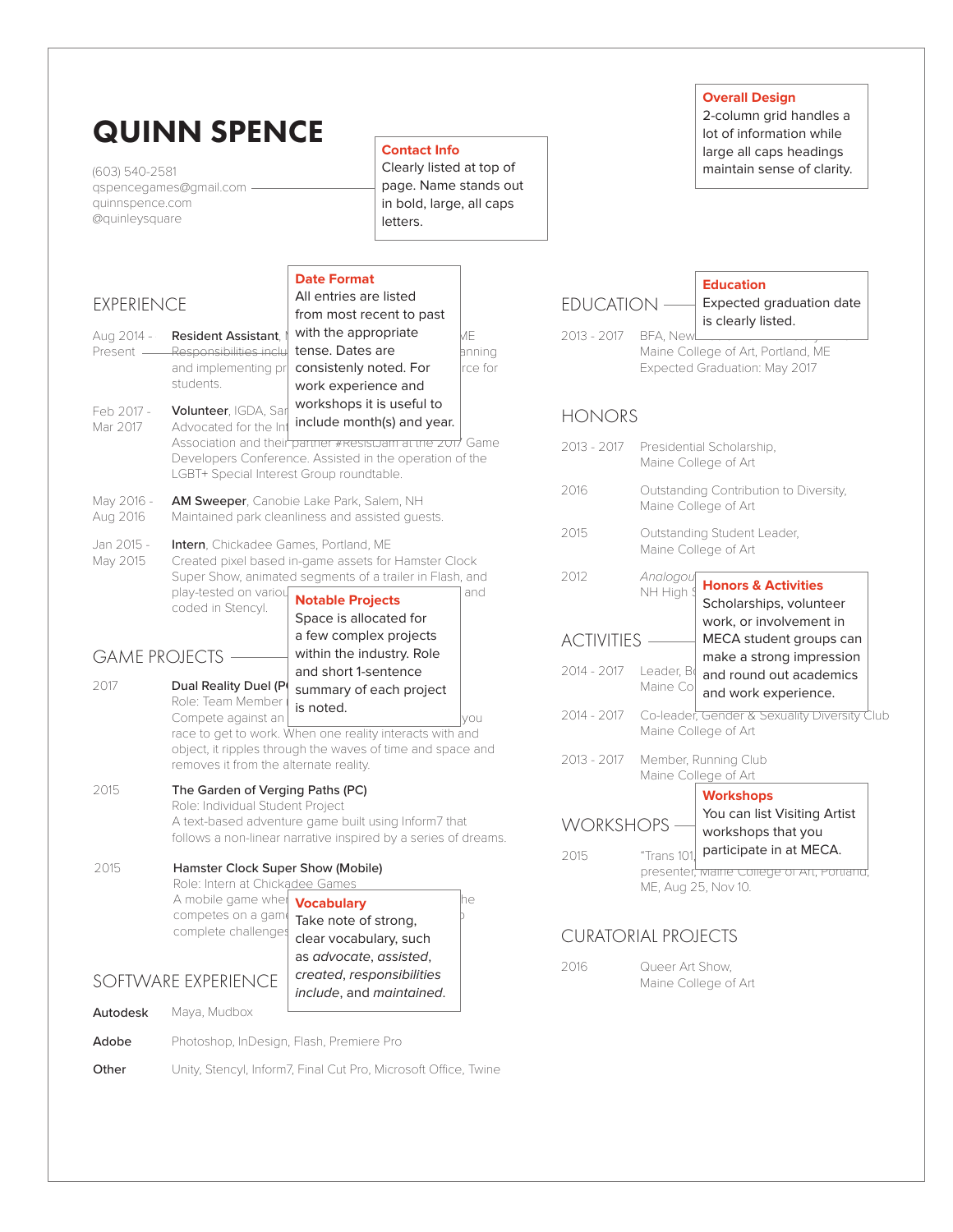# QUINN SPENCE

(603) 540-2581 qspencegames@gmail.com quinnspence.com @quinleysquare

# EXPERIENCE

- Resident Assistant, Maine College of Art, Portland, ME Responsibilities include ensuring students' safety, planning and implementing programs, and serving as a resource for students. Aug 2014 – Present
- Volunteer, IGDA, San Francisco, CA Feb 2017 -
- Advocated for the International Game Development Association and their partner #ResistJam at the 2017 Game Developers Conference. Assisted in the operation of the LGBT+ Special Interest Group roundtable. Mar 2017
- AM Sweeper, Canobie Lake Park, Salem, NH Maintained park cleanliness and assisted guests. May 2016 - Aug 2016

#### Intern, Chickadee Games, Portland, ME Created pixel based in-game assets for Hamster Clock Super Show, animated segments of a trailer in Flash, and play-tested on various devices. Created concept art and coded in Stencyl. Jan 2015 - May 2015

# GAME PROJECTS

- 2017 Dual Reality Duel (PC) Role: Team Member (Global Game Jam) Compete against an alternate version of yourself as you race to get to work. When one reality interacts with and object, it ripples through the waves of time and space and removes it from the alternate reality.
- 2015 The Garden of Verging Paths (PC) Role: Individual Student Project A text-based adventure game built using Inform7 that follows a non-linear narrative inspired by a series of dreams.
- 2015 Hamster Clock Super Show (Mobile) Role: Intern at Chickadee Games A mobile game where players control a hamster as he competes on a game show by racing against time to complete challenges.

# SOFTWARE EXPERIENCE

| Autodesk | Maya, Mudbox                                                    |
|----------|-----------------------------------------------------------------|
| Adobe    | Photoshop, InDesign, Flash, Premiere Pro                        |
| Other    | Unity, Stencyl, Inform7, Final Cut Pro, Microsoft Office, Twine |

# **RESUME SAMPLE**

**Senior Year Student** BFA, Digital Media

# EDUCATION

BFA, New Media with Art History minor Maine College of Art, Portland, ME Expected Graduation: May 2017 2013 - 2017

# HONORS

2013 - 2017 2016 2015 2012 Presidential Scholarship, Maine College of Art *Analogous*, Best in Show, NH High School Film Festival Outstanding Student Leader, Maine College of Art Outstanding Contribution to Diversity, Maine College of Art

# ACTIVITIES

- 2014 2017 Leader, Board Gamers Club, Maine College of Art
- 2014 2017 Co-leader, Gender & Sexuality Diversity Club Maine College of Art
- 2013 2017 Member, Running Club Maine College of Art

# **WORKSHOPS**

2015 "Trans 101," Faculty and Staff Meeting, presenter, Maine College of Art, Portland, ME, Aug 25, Nov 10.

# CURATORIAL PROJECTS

| 2016 | Queer Art Show.      |
|------|----------------------|
|      | Maine College of Art |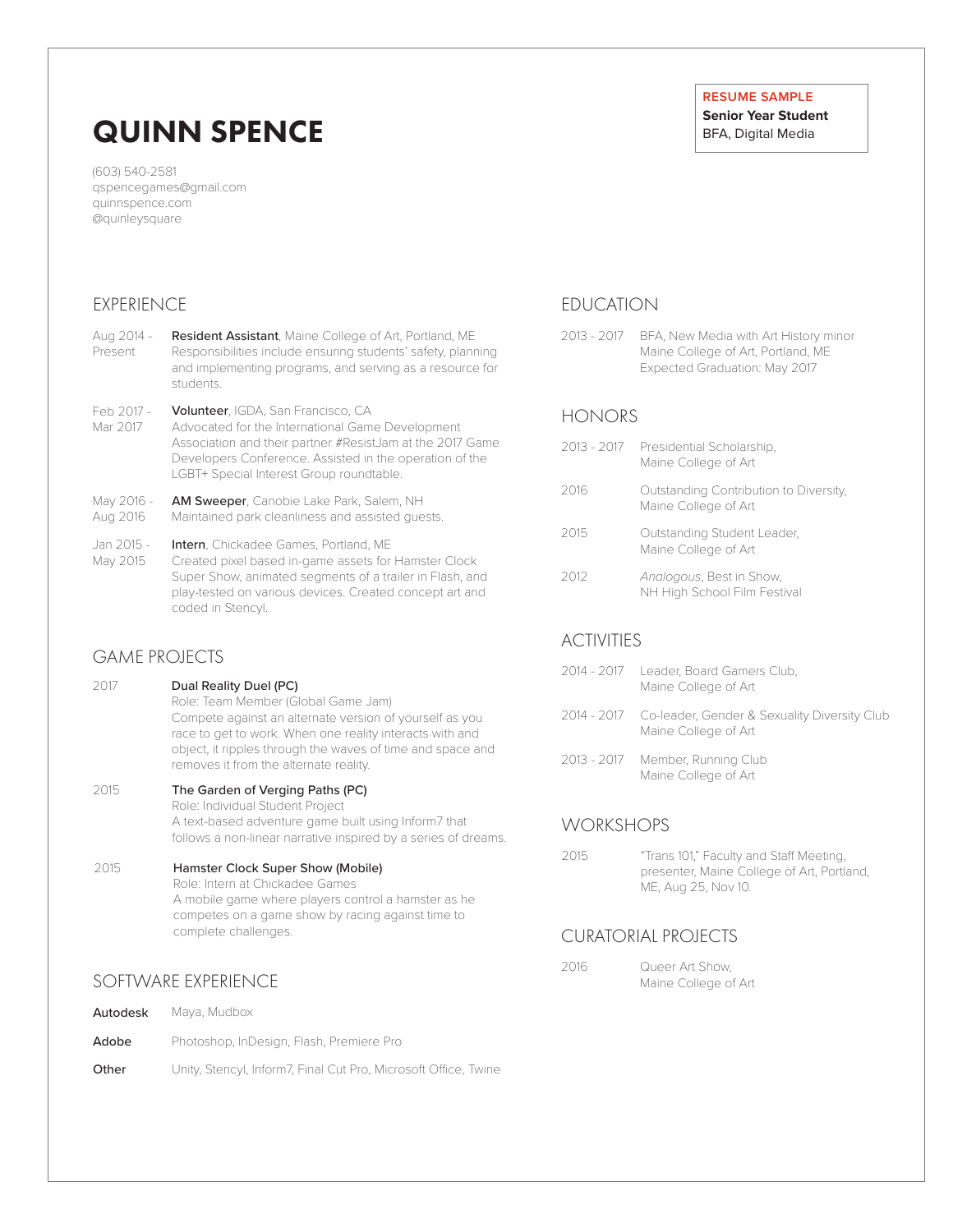**Senior Year Student** BFA, Textile & Fashion Design

# **Justin Desper**

(207) 251-3173 Justindesper@gmail.com Justindesper.com Portland, ME

#### Sept. 2015 – Present Jan. 2015 – May 2015 Sept. 2012 – Jan. 2015 Sept. 2011 – June 2012 **EDUCATION Maine College of Art,** Portland, ME, BFA Candidate, Textiles and Fashion Design **Southern Maine Community College**, South Portland, ME, Art Concentration **University of Southern Maine**, Portland, ME, Biology and Ecology **York County Community College**, Wells, ME, Liberal Studies June 2016 – Present Summers 2009 – Present Oct. 2015 – May 2015 Dec. 2013 – June 2014 **EXPERIENCE Maine College of Art**, Portland, ME, Teacher's Aid, Assist professors in setting up class. Help instruct students and lead work periods. Pre-College, Continuing Studies, and machine knitting classes. **Coastal Maine Kayak & Bike**, Kennebunkport, ME, Co-Manager/Guide, Ensure the shop runs smoothly and help organize, train, and direct other employees. Bike maintenance, organize rentals, and inform customers about products. As a guide, lead sea kayaking tours and teach rescue techniques. Also lead paddleboarding tours and teach introductory lessons. **Party City**, Portland, ME, Store Associate: Responsibilities included customer service, retail, and general store upkeep. **General Store For Pets**, Falmouth, ME, Store Associate, Responsibilities included retail, general store upkeep, and providing information for customers based on their pet's lifestyle needs. June 2015 Feb. 2015 **CERTIFICATIONS** State Licensed Sea Kayak Guide American Heart Association CPR and First Aid Certified April 2016 March 2016 **SHOWS & EXHIBITIONS**  Maine College of Art, MECAmorphesis fashion show, Portland Maine Maine College of Art, Merit Scholarship Show, Portland Maine. March 2016 Aug. 2014 June 2012 **AWARDS**  Second place in Maine College of Art's Merit Scholarship Show, Portland Maine. Winner of the Nonantum Resort's 2014 Paddle Battle, Race Kayak Division, Kennebunk Maine. 1<sup>st</sup> Place in Portcon's Armor and Prop Costume Craftsmanship Contest, Co-Winner of Portcon's Best Couple Costume, 1<sup>st</sup> Place in Newbury Comics Costume Contest, Portland Maine. Summers 2010 – Present Aug. 2015 – Nov. 2015 **ACTIVITIES Camp Mechuwana**, Winthrop, ME, Camp Counselor, Volunteer as a camp counselor for an adult special needs camp. Assist and work closely with many campers, all with different needs. Run a cabin for one week each summer and lead junior counselors. **Portland Ballet**, Portland, ME, Costume designer/creator, Collaborated with other students to design and create seven costumes for Portland Ballet's production of Alice in Wonderland. Worked closely with the director and dancers. Sewing **SKILLS**  Machine sewing, hand sewing, pattern drafting, draping, surface design Textiles Machine knitting, tapestry weaving, basic loom weaving, basket weaving, screen printing